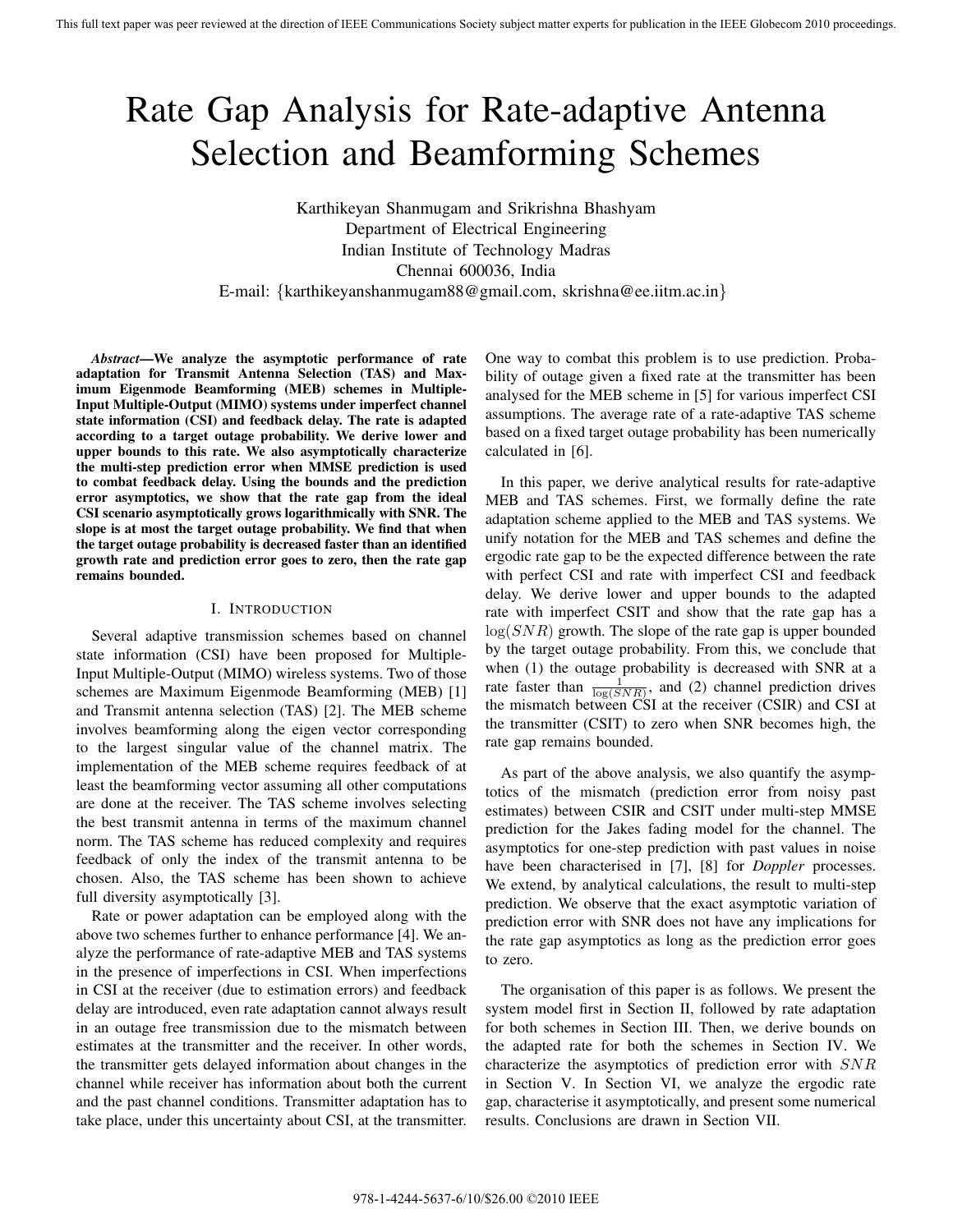#### II. SYSTEM MODEL

A MIMO system with  $N_t$  transmit antennas and  $N_r$  receive antennas is considered. We assume a block rayleigh fading channel. The correlation between different blocks follows the Jakes fading model. The channel matrix for a particular block is denoted by **H** and has i.i.d entries distributed as  $CN(0, 1)$ . The received vector **y**  $(N_r \times 1)$  is given by:

$$
y = \sqrt{P}Hx + z
$$
 (1)

where **x** is the transmitted signal vector and **z** ∼  $CN(0, \sigma_n^2I)$ .<br>The power used per training symbol is *P*, and the power used The power used per training symbol is  $P_t$  and the power used per data symbol is  $P_d$ . The estimated channel at receiver is denoted  $\mathbf{H}_r$ .  $H_r^{ij} \sim \mathcal{CN}(0, \sigma_r^2)$ . The CSIT is denoted  $\mathbf{H}_t$  and  $H_r^{ij} \sim \mathcal{CN}(0, \sigma_r^2)$ . We distinguish between two cases:  $H_t^{ij} \sim \mathcal{CN}(0, \sigma_t^2)$ . We distinguish between two cases:<br>the partect CSIP and no feedback delay: Here H

*1) Perfect CSIR and no feedback delay:* Here  $H_r = H_t$ and  $\sigma_r^2 = \sigma_t^2 = 1$ .<br>
2) Imperfect C

*2) Imperfect CSIR and feedback delay:* The feedback delay is  $\Delta$  blocks.  $H_t$  is obtained using a  $\Delta$ -step channel prediction from past values of  $H_r$ . Let  $\rho$  be the entry wise correlation between  $\mathbf{H}_r$  and  $\mathbf{H}_t$ .  $\sigma_r^2 = \frac{P_t}{P_t + \sigma_n^2}$  and  $\sigma_t^2 = \mathbf{p}^H \mathbf{w}$ , where  **is the** *L***-tap Wiener filter used.<sup>"</sup>** $**p**$  **is the cross-correlation** vector between the current  $H_r^{ij}$  and past values with delay  $\Delta$ .<br>The following relation holds (H, and H, are jointly Gaussian) The following relation holds  $(H_t$  and  $H_r$  are jointly Gaussian)  $\vert 5 \vert$ :

$$
\mathbf{H}_{\mathbf{r}} = \sigma_r \left[ \frac{\rho}{\sigma_t} \mathbf{H}_{\mathbf{t}} + \sqrt{1 - \rho^2} \mathbf{E} \right]
$$
 (2)

where  $E_{ij} \sim \mathcal{CN}(0,1)$ .

In the MEB scheme, the beamforming vector which corresponds to the largest singular value of the channel matrix (CSIT) **H<sup>t</sup>** is selected. Let this beamforming vector be **u**. Then, the transmit vector  $x = \mathbf{u}x$ , where x is the transmitted data symbol. In the TAS scheme, only one antenna is selected for transmission. Therefore, **x** has only one non-zero entry corresponding to the selected antenna.

## III. RATE ADAPTATION

Rate adaptation for the TAS scheme was considered in [6]. Similarly, we consider rate adaptation for MEB scheme and unify the rate gap analysis for both schemes. The transmission rate is chosen based on a lower bound on the mutual information and a target outage probability. For the MEB scheme, the mutual information achievable at the receiver can be lower bounded by [9],[10]:

$$
I(x, \mathbf{y}/\mathbf{H_t}, \mathbf{H_r}) \ge \log(1 + \Gamma \mathbf{u}^H \mathbf{H_r}^H \mathbf{H_r} \mathbf{u})
$$
 (3)

where  $\Gamma = \frac{P_d}{P_d \sigma_e^2 + \sigma_n^2}$ . For a given  $\mathbf{H}_t$ , let the rate to be chosen<br>by the transmitter be  $P(\mathbf{H}_t)$ . The probability of outgot for this by the transmitter be  $R(\mathbf{H}_t)$ . The probability of outage for this rate can be upper bounded as in  $[6]$ . rate can be upper bounded as in [6]:

$$
P(outage/\mathbf{H_t}) \le P\left(A < 2\beta\left(\frac{1+\mu}{\sigma_r^2}\right)\right),\tag{4}
$$

where  $A = \|\sqrt{\frac{2\mu}{\sigma_t^2}}\mathbf{H_t}\mathbf{u} + \sqrt{2}\mathbf{E}\mathbf{u}\|^2$ ,  $\mu = \frac{\rho^2}{1-\rho^2}$ , and  $\beta =$  $\frac{e^{R(H_t)}}{\Gamma}$ . In order to ensure an upper bound on the outage

probability, the rate  $R(\mathbf{H}_t)$  is decided by equating the upper bound to a fixed outage probability  $P_{out}$  and is given by:

$$
R_0(\mathbf{H_t}) = \log \left( 1 + \Gamma \frac{\sigma_r^2}{2(1+\mu)} F_{nc-\chi^2, 2N_r, \delta}^{-1}(P_{out}) \right), \quad (5)
$$

where  $F_{n_c-x^2,2N_r,\delta}^{-1}$  is the inverse CDF of the non-central<br>  $\chi^2$  distribution with 2N degrees of freedom and centrality  $\chi^2$  distribution with  $2N_r$  degrees of freedom and centrality parameter  $\delta = \frac{2\mu}{\sigma_{\epsilon}^2} ||\mathbf{H_t} \mathbf{u}||^2$ . The  $\beta$  corresponding to the above  $R_0$  is denoted  $\beta_0^{\tau}$ .<br>The sutces are

The outage probability bound for the TAS scheme is also very similar to the bound in equation (4). The only difference is in the expression for A.  $H_t u$  gets replaced by  $H_{tsel}$ corresponding to the maximum norm column of  $H_t$  at the transmitter and **Eu** gets replaced by  $\mathbf{E}_{\text{sel}}$ . The statistics of **Eu** and  $\mathbf{E}_{\text{sel}}$  are identical. Both are  $N_r \times 1$  circularly symmetric complex gaussian with variance  $\frac{1}{2}$  per dimension.<br>Therefore, conditioned on the CSIT (H) the distribution Therefore, conditioned on the CSIT (**Ht**), the distribution of random variable A is identical for both MEB and TAS schemes. Let  $H$  denote  $H_{\text{tsel}}$  and  $H_{\text{t}}$ **u** in their respective cases. Let  $\hat{E}$  denote  $E_{\text{sel}}$  and  $E_{\text{u}}$  in their respective schemes. The distribution of A conditioned on  $H_t$  is a non-central chi-squared distribution with  $2N_r$  degrees of freedom and centrality parameter  $\delta = \frac{2\mu}{\sigma_t^2} ||\hat{\mathbf{H}}||^2$ .<br>Since the mutual information 1

Since the mutual information lower bound (outage upper bound) is used for calculating the rate, we have

$$
P_{out} > P(outage/\mathbf{H_t}).
$$
\n(6)

Let the perfect CSI ( $H_t = H_r = H$ ) rate be denoted by  $R_{ideal}$ . For the MEB scheme, the perfect CSI rate is:

$$
R_{ideal} = \log(1 + SNR ||\tilde{\mathbf{H}}||^2),\tag{7}
$$

where  $SNR = P_d/\sigma_n^2$ , and  $H = Hu$ , **u** is the singular vector corresponding to the maximum singular-value of **H** the actual corresponding to the maximum singular-value of **H**, the actual channel matrix. Since  $\frac{H}{\sigma_t}$  in the imperfect CSI case and **H**<sup> $\dot{H}$ </sup> in the perfect CSI case have the same PDF, we first define  $\Delta R$ for a given  $\overline{H}$  as follows:

$$
\Delta R(\overline{H}) = R_{ideal}(\overline{H}) - (1 - P(outage / \overline{H}\sigma_t))R_0(\overline{H}\sigma_t), \tag{8}
$$

where  $R_{ideal}(\bar{H})$  is the perfect CSI rate when  $\check{H} = \bar{H}$ ,  $R_0(\bar{H}\sigma_t)$  is the imperfect CSI rate when  $\frac{H}{\sigma_t} = \bar{H}$ , and  $(1 - P(\text{outage}/\bar{H}\sigma_t))$  accounts for the possibility of outgot with  $P(outage/\bar{H}\sigma_t)$  accounts for the possibility of outage with imperfect CSIT. The *ergodic rate gap* will be  $E_{\bar{\mathbf{H}}}[\Delta R(\bar{H})],$ where  $\overline{H}$  has the same PDF as  $\overline{H}$  and  $\frac{H}{\sigma_t}$  above.

Similarly, for the TAS scheme, the perfect CSI rate is again given by (7). However, here  $\|\mathbf{H}\|^2$  is the maximum channel norm over all transmit antennas. Again, considering the imperfect CSI case in this scheme, the variable  $\|\frac{H}{\sigma_t}\|^2$  is statistically same as  $\|\mathbf{H}\|^2$ . Hence,  $\Delta R(\bar{H})$  is given by the same expression (8).

Although the rate gap expression is identical for both schemes, the variables involved  $\{H, H/\sigma_t\}$  are different statistically. The TAS scheme is characterized by the statistics of the maximum channel norm. The MEB scheme is characterized by the statistics of the gaussian channel matrix multiplied by the singular vector corresponding to the largest singular value.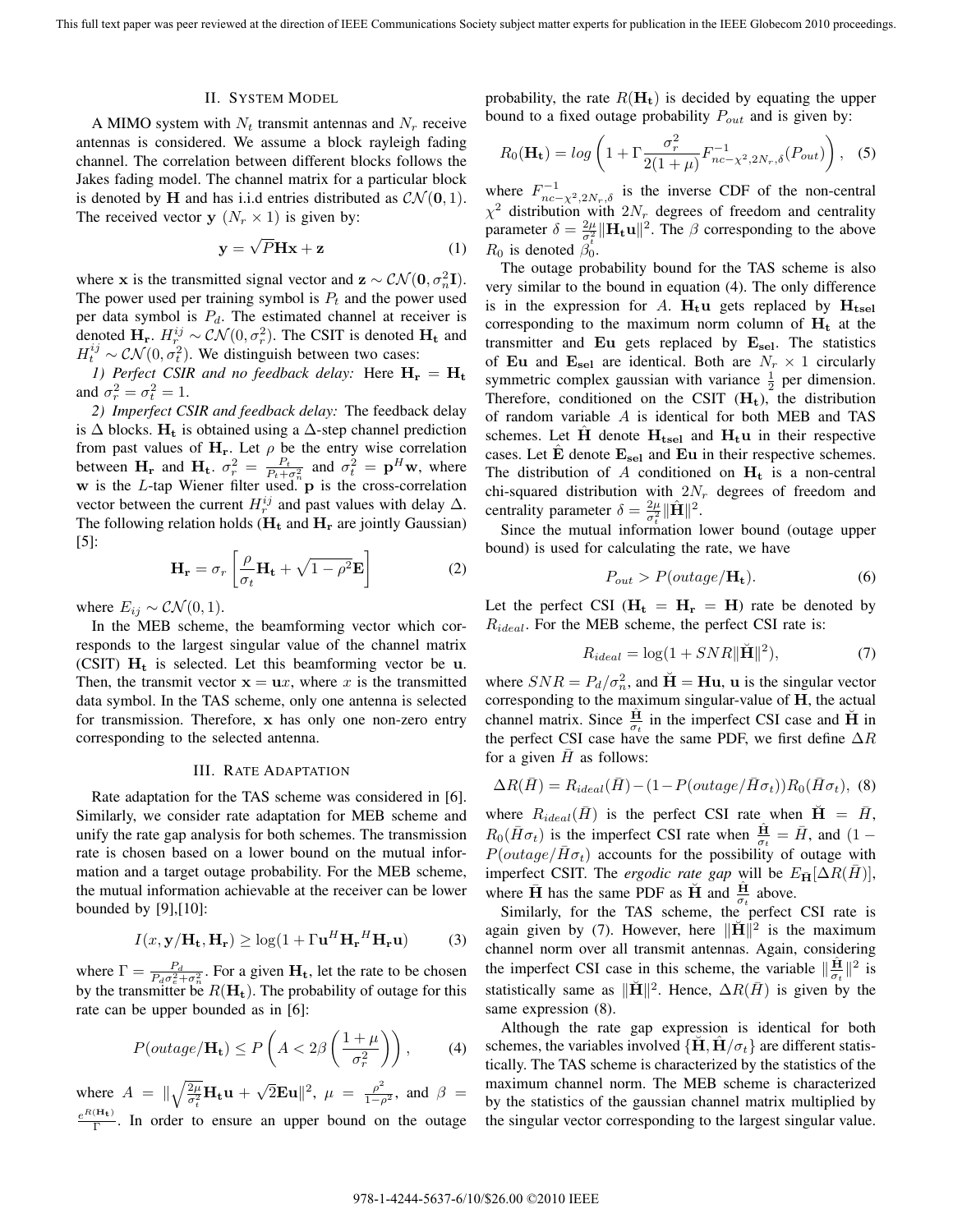Hence, when ergodic rate gap is computed, the rate gap will be averaged by different probability distributions.

The main result of the paper is to show the following asymptotics for both TAS and MEB schemes:

$$
E_{\bar{\mathbf{H}}}[\Delta R(\bar{H})] < P_{out} \log(SNR) + O(1). \tag{9}
$$

# IV. BOUNDS ON THE RATE

To compute  $\Delta R(H)$ , we need to characterise  $R_0(H\sigma_t)$ or equivalently  $R_0(H)$ . The inverse CDF function in (5) is numerically computable but difficult to characterise analytically. Therefore, to analytically characterize the asymptotics, we bound the right-hand side of (4) in the following lemma.

**Lemma 1.** *The conditional rate*  $R_0(H)$  *has the following bounds:*

$$
R_0 < \log \left( 1 + \Gamma \rho^2 \frac{\sigma_r^2}{\sigma_t^2} \|\hat{\mathbf{H}}\|^2 + \Gamma \frac{(1 - \rho^2)\sigma_r^2}{2} F_{\chi^2}^{-1} (2P_{out}) \right) \tag{10}
$$

*and*

$$
R_0 > \log \left( 1 + \Gamma \sigma_r^2 \left( \sqrt{\frac{1 - \rho^2}{2}} F_{\chi^{-1}}(P_{out}) - \frac{\rho}{\sigma_t} ||\hat{\mathbf{H}}|| \right)^2 \right) \tag{11}
$$

where  $F^{-1}_{\chi^2}$  is the inverse CDF of the central  $\chi^2$  distribution *with*  $2N_r^{\hat{}}$  *degrees of freedom, and*  $F_{\chi}^{-1}$  *is the inverse CDF of the chi distribution with*  $2N_r$  *degrees of freedom.* 

*Proof:* Consider the event  $\mathcal{E} = \{2\|\hat{\mathbf{E}}\|^2 < 2\beta_0 \frac{1+\mu}{\sigma_r^2} - \hat{\mathbf{E}}\mathbf{E}\mathbf{E}\mathbf{E}\mathbf{E}\mathbf{E}$  $\frac{2\mu}{\sigma_t^2} \|\hat{\mathbf{H}}\|^2$  . Since  $\hat{\mathbf{E}}$  is angularly symmetric (direction wise),

$$
P(\mathcal{E}_{+} = \{Re(\hat{\mathbf{H}}^H \hat{\mathbf{E}}) > 0\}) = P(\mathcal{E}_{-} = \{Re(\hat{\mathbf{H}}^H \hat{\mathbf{E}}) < 0)\}.
$$

Also, we have

$$
P(\mathcal{E}_-\cap\mathcal{E}) < P\left(A < 2\beta_0 \frac{1+\mu}{\sigma_r^2}\right),
$$

and

$$
P(\mathcal{E}_-\cap \mathcal{E})=P(\mathcal{E}_+\cap \mathcal{E}).
$$

Therefore, using the above three equations, we get

$$
\frac{1}{2}P(\mathcal{E}) < P\left(A < 2\beta_0 \frac{1+\mu}{\sigma_r^2}\right)
$$

If the lower bound on left hand side of the previous equation is equated to the target outage probability  $P_{out}$ , then a rate greater than  $R_0$  will be obtained. Therefore, we get the upper bound as given in the lemma. The inverse CDF  $F_{\gamma^2}^{-1}$  is due to the statistics of  $2\|\mathbf{E}\|^2$ .

In order to derived the rate lower bound, consider the following triangle inequality:

$$
\|\sqrt{2}\hat{\mathbf{E}} + \sqrt{\frac{2\mu}{\sigma_t^2}}\hat{\mathbf{H}}\|^2 \ge \left(\sqrt{2}\|\hat{\mathbf{E}}\| - \sqrt{\frac{2\mu}{\sigma_r^2}}\|\hat{\mathbf{H}}\|\right)^2. \tag{12}
$$

Let  $P\left(A < \frac{2\beta_0(1+\mu)}{\sigma_r^2}\right)$  be denoted by  $P_A$ . The following upper bound holds:

$$
P_A < P\left(\left(\sqrt{2}\|\hat{\mathbf{E}}\| - \sqrt{\frac{2\mu}{\sigma_r^2}}\|\hat{\mathbf{H}}\|\right)^2 < 2\beta_0 \frac{1+\mu}{\sigma_r^2} \right) \\
= P\left(\left|\sqrt{2}\|\hat{\mathbf{E}}\| - \sqrt{\frac{2\mu}{\sigma_r^2}}\|\hat{\mathbf{H}}\|\right) \le \sqrt{2\beta_0 \frac{1+\mu}{\sigma_r^2}} \right) \\
\le P\left(\sqrt{2}\|\hat{\mathbf{E}}\| \le \sqrt{2\beta_0 \frac{1+\mu}{\sigma_r^2}} + \sqrt{\frac{2\mu}{\sigma_t^2}}\|\hat{\mathbf{H}}\|\right).
$$

Equating the right hand side of the above inequality to  $P_{out}$ , we get the lower bound on the rate.  $F_{\chi}^{-1}$  is due to  $\sqrt{2} \|\hat{\mathbf{E}}\|$ .

We denote the upper bound by  $R_{upp}(\mathbf{H})$  and lower bound by  $R_{low}(\mathbf{H})$  from now on.

# V. ASYMPTOTIC MISMATCH BETWEEN CSIR AND CSIT

In order to charaterize the asymptotic behavior of  $R_{upp}$  and  $R_{low}$ , the asymptotics of  $1 - \rho^2$  needs to be characterised in the imperfect CSI case. In this section, we show the following assuming prediction using the entire past:

$$
1 - \rho^2 = O(\ln(SNR)^{2(\Delta - 1)} SNR^{-(1 - \frac{\omega_m}{\pi})}).
$$
 (13)

Each  $H_t^{ij}[n]$  is predicted based on past CSIR  $\{H_r^{ij}[n] \sim \Delta - 1\}$   $H^{ij}[n] \sim \Delta - 1$ .  $H^{ij}[n] \sim \Delta - 1$ .  $H^{ij}[n]$  is  $\Delta$ ,  $H_i^{ij}$   $\left[n-\Delta-1\right]$ ....,  $H_i^{ij}$   $\left[n-\Delta-L+1\right]$ . Note that  $H_i^{ij}$  is the MMSE estimate of  $H_i^{ij}$  We assume that  $H_i^{ij}$  is a Doppler the MMSE estimate of  $H^{ij}$ . We assume that  $H^{ij}$  is a Doppler process with spectrum  $F(e^{j\omega})$ .  $H_{ij}^{ij}$  is nothing but a Doppler<br>process  $H^{ij}$  in noise. For the Doppler process in noise, the process  $H^{ij}$  in noise. For the Doppler process in noise, the power spectral density is given by:

$$
S(e^{j\omega}) = \begin{cases} \frac{P_t^2 F(e^{jw})}{(P_t + \sigma_n^2)^2} + \frac{P_t \sigma_n^2}{(P_t + \sigma_n^2)^2} & |\omega| < \omega_m \\ \frac{P_t \sigma_n^2}{(P_t + \sigma_n^2)^2} & \omega_m < |\omega| < \pi \end{cases}
$$
\n
$$
(14)
$$

Specifically, for the Jakes correlation model  $F(e^{j\omega})$  has the following form:

$$
F(e^{j\omega}) = \frac{2}{\omega_m \sqrt{1 - \left(\frac{\omega}{\omega_m}\right)^2}}
$$
(15)

for  $|\omega| < \omega_m$ . Since MMSE prediction is used, we have  $\sigma_t^2 + \sigma_p^2 = \sigma_r^2$ , where  $\sigma_p^2$  is the prediction error and  $\rho = \frac{\sigma_t}{\sigma_r}$ . Therefore,  $1 - \rho^2 = \frac{\sigma_p^2}{\sigma_r^2}$ . Since,  $\frac{1}{\sigma_r^2} = O(1)$  at high SNR,  $1-\rho^2$  is dependent on the prediction error. This characterizes the mismatch between CSIR and CSIT. The noise power in the case where  $H_r^{ij}$  is normalised with  $\sigma_r$  is  $\frac{1}{1+SNR}$ .<br>As noted before for Doppler processes asymptotics

As noted before, for Doppler processes, asymptotics of one step ( $\Delta = 1$ ) prediction error in noise (with power  $\frac{1}{SNR}$ )<br>has been characterised in [7] [8]. This analysis is the best has been characterised in [7], [8]. This analysis is the best case scenario when the entire past is used in prediction (holds almost for large  $L$ ). We quote the result here:

$$
1 - \rho^2 = \sigma_p^2 = O(SNR^{-\left(1 - \frac{\omega_m}{\pi}\right)}).
$$
 (16)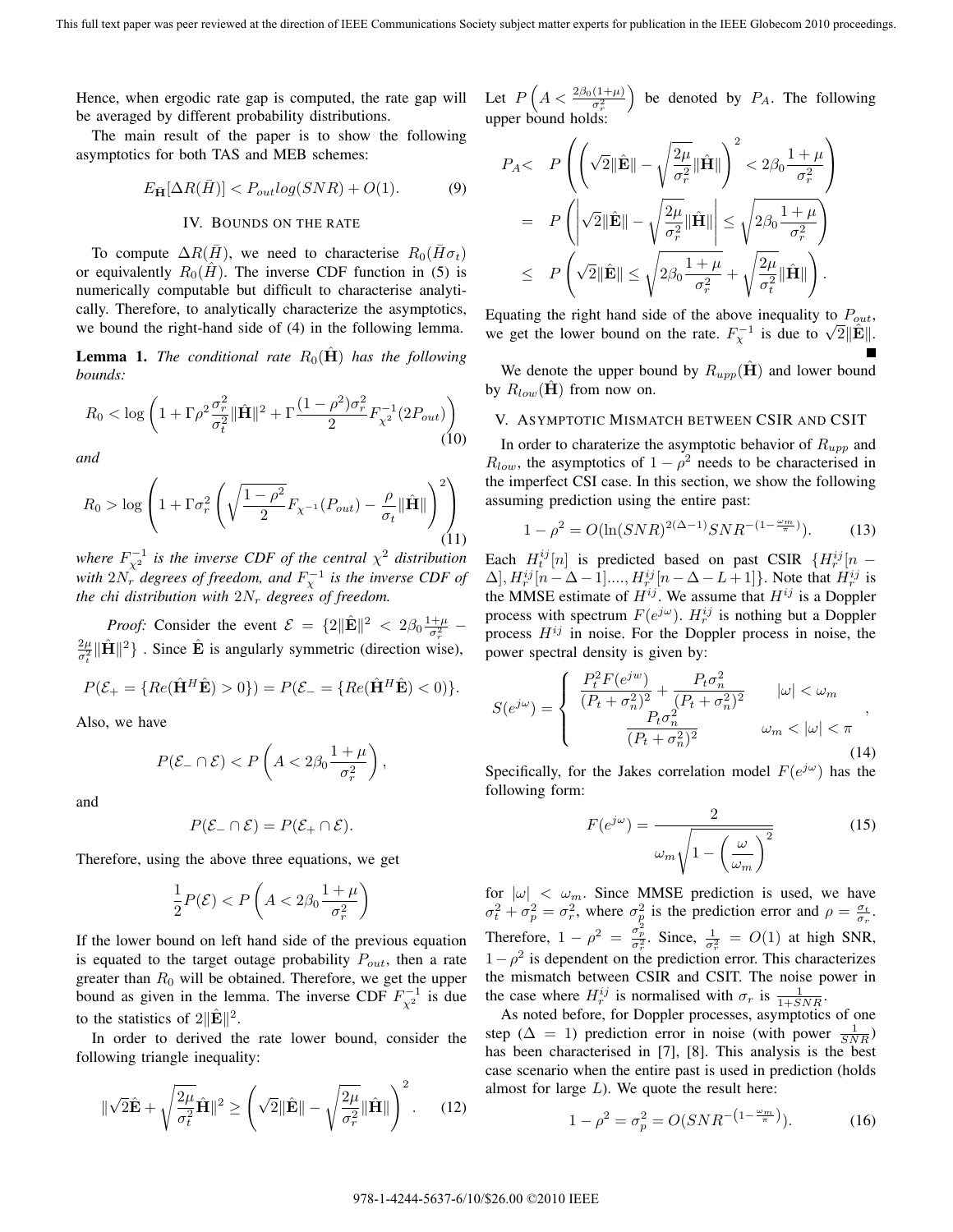We now derive a similar result for multi-step prediction using results from [11]. The correlation model assumed in (14) obeys *Paley-Wiener* condition (this can occur when F is absolutely log integrable in its support) which is:

$$
\int_{-\pi}^{\pi} \log(S(e^{j\omega})) d\omega > -\infty
$$

It can be noted that the Jakes spectrum in noise also satisfies this criterion. The following hold for  $S(e^{j\omega})$ 

$$
\ln(S(e^{j\omega})) = \sum_{n=-\infty}^{n=\infty} c_n e^{-j\omega n}
$$

and, therefore, we have

$$
S(e^{j\omega}) = e^{\left(\frac{c_0}{2} + \sum_{n=1}^{\infty} c_n e^{-j\omega n}\right)} e^{\left(\frac{c_0}{2} + \sum_{n=-1}^{-\infty} c_n e^{-j\omega n}\right)}
$$
  
=  $S^+(e^{j\omega})S^-(e^{j\omega}).$ 

Let  $f_n$  be defined such that:

$$
S^+(e^{j\omega}) = \sum_{n=0}^{\infty} f_n e^{-j\omega n}.
$$

Expanding  $S^+$  to get  $f_n$ , we have:

$$
S^{+}(e^{j\omega}) = e^{\frac{c_0}{2}} \left[ \sum_{k=0}^{\infty} \frac{\left( \sum_{n=1}^{\infty} c_n e^{-j\omega n} \right)^k}{k!} \right]
$$
  
=  $e^{\frac{c_0}{2}} \left[ 1 + c_1 e^{-j\omega} + \left( c_2 + \frac{c_1^2}{2!} \right) e^{-2j\omega} + \dots \left( \sum_{k=1}^n \sum_{i_1 + \dots + i_k = n} \frac{(c_{i_1} \dots c_{i_k})}{k!} \right) e^{-j\omega n} + \dots \right].$  (17)

Now,  $c_n$  is evaluated as follows:

$$
c_n = \frac{1}{2\pi} \left( \int_{-\omega_m}^{\omega_m} \ln(\epsilon^2 + F(e^{j\omega n})) e^{j\omega n} d\omega + \int_{-\omega_m}^{-\omega_m} \ln(\epsilon^2) e^{j\omega n} d\omega + \int_{\omega_m}^{\pi} \ln(\epsilon^2) e^{j\omega n} d\omega \right)
$$
  
=  $O(1) + O(\ln(\epsilon^2))$   
=  $O(1) + O(\ln(SNR)),$ 

where  $\epsilon^2 = \frac{P_t \sigma_n^2}{(P_t + \sigma_n^2)^2} = O(SNR^{-1})$  is the noise variance. Let  $E_N$  denote the  $N$ - step prediction error. Then, we have

$$
E_N = \sum_{n=0}^{N-1} f_n^2.
$$
 (18)

Also,  $e^{c_0} = O(SNR^{-(1-\frac{\omega_m}{\pi})})$ . When  $f_n$  is expressed in terms of c 's using equation (17) it is a summation of terms of terms of  $c_n$ 's using equation (17), it is a summation of terms of the form  $c_{i_1}...c_{i_k}$  (product of some  $c_n$ 's). The dominant term in  $f_n^2$ , from terms like  $c_{i_1}...c_{i_k}$ , is  $O(\ln(SNR)^{2n}SNR^{-(1-\frac{\omega_m}{\pi})})$ .<br>This is due to the term  $c_1^{n}$ . Therefore, we have This is due to the term  $\frac{c_1^{\text{th}}}{n!}$ . Therefore, we have

$$
1 - \rho^2 = \sigma_p^2 = E_\Delta = O(\ln(SNR)^{2(\Delta - 1)} SNR^{-(1 - \frac{\omega_m}{\pi})})
$$
\n(19)

Here  $\Delta$  is the delay as mentioned before. When  $\Delta = 1$ , we get back the existing result in (16).

## VI. ERGODIC RATE GAP ANALYSIS

In this section, we characterise asymptotics of  $\Delta R(\bar{H})$  and show the result stated in (9). The following lemma holds.

**Lemma 2.** If  $R_{ideal}(H)$  denotes the rate under perfect CSI, *and*  $R_{low}(\bar{H}\sigma_t)$  *and*  $R_{upp}(\bar{H}\sigma_t)$  *are the upper and lower bounds on the rate for imperfect CSI*  $R_0(\bar{H}\sigma_t)$  *with delay* Δ*, then*

$$
\lim_{SNR \to \infty} R_{ideal} - R_{low} = \lim_{SNR \to \infty} R_{ideal} - R_{upp} = \log(1 + \frac{1}{\eta})
$$
  
where  $P_d = \eta P_t$ .

*Proof:* Let  $x = SNR||H||^2$ , and  $y = \Gamma \rho^2 \sigma_r^2 ||H||^2 +$ <br> $\Gamma^{-\rho^2} E^{-1}(\partial P)$  We observe that  $\Gamma \sigma_r^2 \frac{1-\rho^2}{2} F_{\chi^2}^{-1} (2P_{out})$ . We observe that

$$
\lim_{SNR \to \infty} R_{ideal} - R_{upp} = \log\left(\frac{1+x}{1+y}\right) = \log\left(1 + \frac{\frac{x}{y} - 1}{1 + \frac{1}{y}}\right).
$$
\n(20)

Hence, it is enough to characterise the ratio  $\frac{y}{x}$ . Also, note that

$$
\Gamma \rho^2 \sigma_r^2 = \Gamma \sigma_r^2 - \Gamma (1 - \rho^2) \sigma_r^2,
$$
  
\n
$$
\lim_{SNR \to \infty} \frac{\Gamma \sigma_r^2}{SNR} = \frac{1}{1 + \frac{1}{\eta}}, \text{ and}
$$
  
\n
$$
\lim_{SNR \to \infty} 1 - \rho^2 = 0.
$$

The last equality follows from (19). Therefore, the following holds:

$$
\lim_{SNR \to \infty} \frac{y}{x} = \frac{1}{1 + \frac{1}{\eta}}
$$
\n(21)

By eqns  $(21)$  and  $(20)$ , we have

$$
\lim_{SNR \to \infty} R_{ideal} - R_{upp} = \log(1 + \frac{1}{\eta})
$$

Similarly, the lower bound result can also be proved by using  $y = \Gamma \sigma_r^2 \left( \sqrt{\frac{1-\rho^2}{2}} F_{\chi^{-1}}(P_{out}) - \rho ||\bar{H}|| \right)^2$ . In the above result, note that while the prediction error goes

to zero, the rate at which the prediction error tends to zero does not matter. This is different from the diversity-multiplexing gain tradeoff in [5] where the rate at which  $\rho$  tends to 1 is important. The rate gap as defined in (8) can be bounded on both sides using (6) and  $R_{low}, R_{upp}$  as:

$$
R_{ideal}(H) - (1 - P(outage/H\sigma_t))R_{upp}(H\sigma_t) < \Delta R(H)
$$
  
< 
$$
< R_{ideal}(\bar{H}) - (1 - P_{out})R_{low}(\bar{H}\sigma_t)
$$
  

$$
\Rightarrow P(outage/\bar{H}\sigma_t)R_{ideal} + (1 - P(outage/\bar{H}\sigma_t))(R_{ideal} - R_{upp}) < \Delta R < P_{out}R_{ideal} + (1 - P_{out})(R_{ideal} - R_{low}).
$$

The second term of each bound above goes to a con-